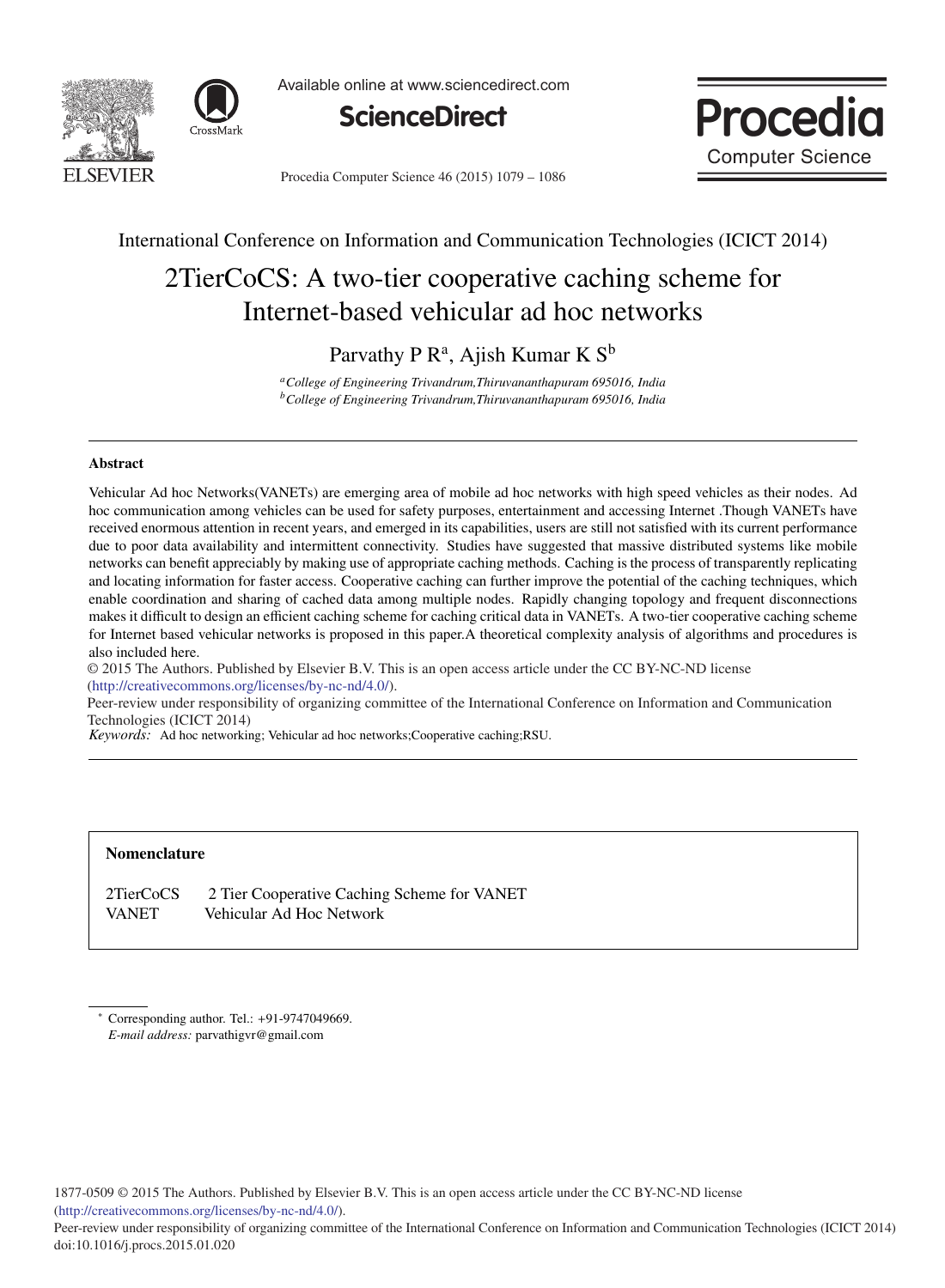#### 1. Introduction

In recent years, wireless network technologies have emerged to an extent which enable communication between anyone, anywhere at any time without any restriction. Advancement of technology have powerfully combined mobility and network communication and gave rise to more and more wide varieties of interesting applications. Vehicular ad hoc networks (VANETs) is the most recent member of this wireless network family, which has the potential in fostering a wide spectrum of existing applications, such as driving safety, intelligent transport services, mobile Internet access, and file sharing<sup>1</sup>.VANETs are a subset of Mobile Ad hoc Networks, which are based on short range communication among vehicles and road infrastructure, deployed with transceivers. VANETs enable spontaneous exchange of information between vehicles, within their radio range, and with fixed gateways along the road. In VANETs, every node within the network coverage can move freely and they can also stay connected. As in mobile ad hoc networks (MANETs), nodes in VANETs have the self-organizing and decentralized properties. These properties enable them to detect the presence of other nodes, and perform necessary set up to facilitate, communication and sharing of data and service without any centralized administration. Basic architecture of VANET consist of mainly two components; On-Board Units (OBUs) and Road Side Units (RSUs). OBUs are sensors integrated in vehicle to enable short-range wireless communication and thus forming ad hoc networks among vehicles. OBUs are accompanied with GPS units to enable reliable navigation. RSUs acts as relays at the roadside to increase the coverage, and to make the communication robust .RSUs have the capacity to collect, store, and process data , and act as gateways to the Internet. VANETs are characterized by their unique characteristics that distinguish them from MANET. These special characteristics can be summarized as follows:

- High mobility and Rapid topology change
- Predictable and restricted mobility
- No power constraints
- Localization using GPS
- Dense network
- Hard delay constraints

Frequently changing neighbourhood, increasing channel load, irregular connectivity and high rate of packet loss are the main challenges in VANETs caused by aforesaid characteristics. Since all these issues make 'robust data transmission' hard to achieve, efficient algorithms have to be developed for routing and data communication<sup>2</sup>. Research works are being done in the area of routing, than in the methods for improving data availability. Hence it is wise to concentrate on the issues in improving data availability. In mobile networks, data availability is very less due to frequent network partition when compared to that of traditional wired networks. Caching is a good solution to the problems that cause poor data availability.

The word meaning of caching is "store away for future use". Caching is just the practice of storing data in and retrieving data from that storage explicitly or implicitly. Caching of frequently accessed data on the client side is an effective technique for improving performance in a mobile environment. This is required in networks because it can reduce traffic and spread the load of overloaded origin servers to client caches. Average data access latency is reduced, since several data access requests can be satisfied from the local cache and thereby obviating the need for data transmission over the scarce wireless links 3. Objective of this work is to create a cooperative caching system for VANETs. This minimizes the delay and maximizes the likely-hood of finding the consistent data, which is cached in the network, all without inducing excessively large traffic at the nodes. Cooperative caching allows the local nodes to act as surrogate data centers and permit neighbouring nodes to share their cached contents. This can reduce the access delay which is caused by accessing data from distant data centers and also reduce bandwidth utilization. These local caches can serve data requests without forwarding them to original data center. Likely-hood of finding data can be improved by caching maximum distinct data in the near neighbours. Consistency of data means cached data items should be similar to that of original data server. A number of cache consistency methods have been proposed in the area of MANETs,which can be used in the area of VANETs with sufficient modifications. All these should be achieved without inducing excessive large traffic at the nodes. Here a two-tier cooperative caching scheme for VANETs is proposed. This two-tier cooperative caching scheme for VANETs, which is referred as 2TierCoCs, which